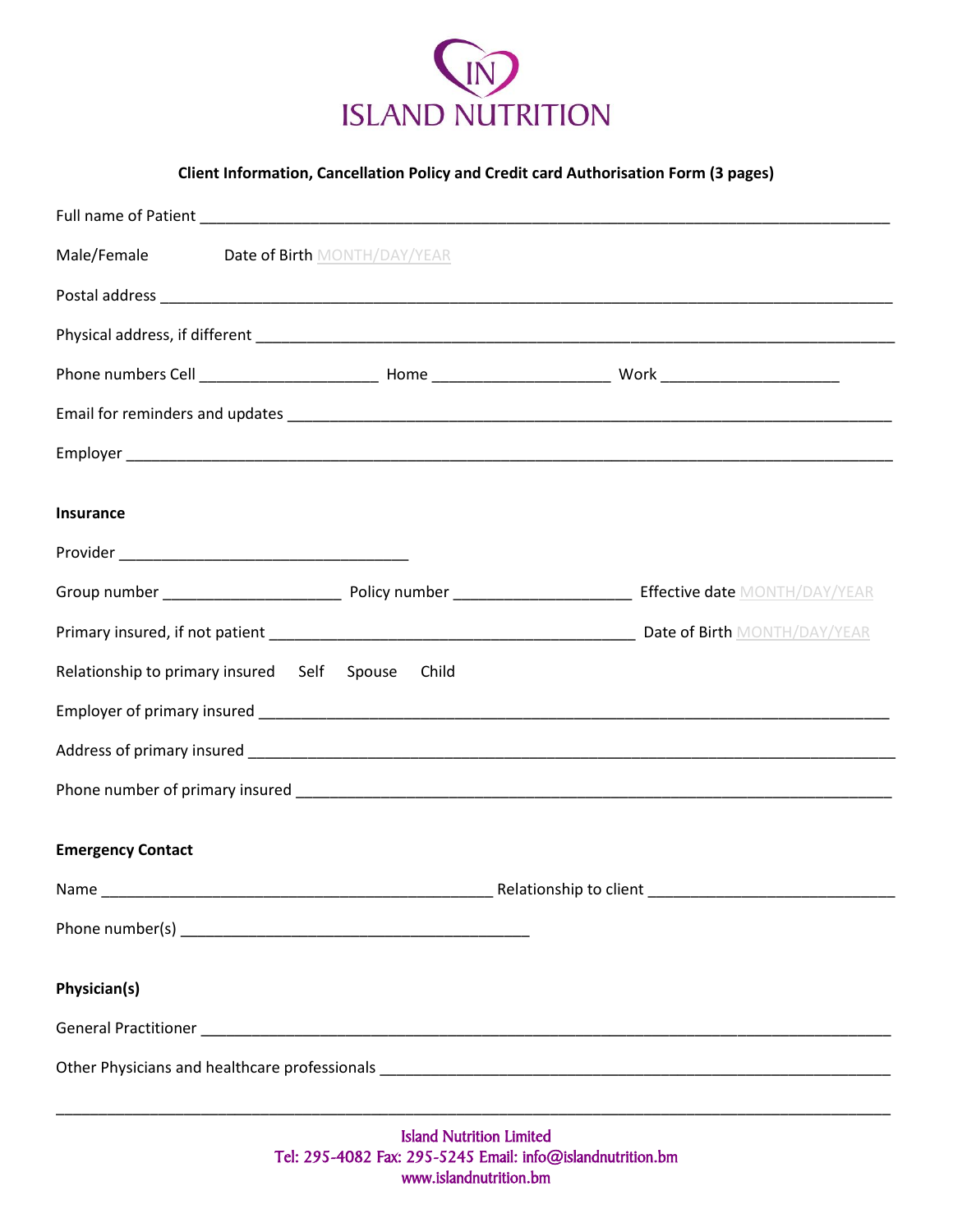

## **Client Medical Information**

Full name of Patient \_\_\_\_\_\_\_\_\_\_\_\_\_\_\_\_\_\_\_\_\_\_\_\_\_\_\_\_\_\_\_\_\_\_\_\_\_\_\_\_\_\_\_\_\_\_\_\_\_\_\_\_\_\_ Date of Birth MONTH/DAY/YEAR

Please list any medical conditions that you have, or have had previously. Please note if they are current or previous

Please list all medications that you are taking

Please list any allergies you have to foods and medications

Island Nutrition Limited Tel: 295-4082 Fax: 295-5245 Email: info@islandnutrition.bm www.islandnutrition.bm